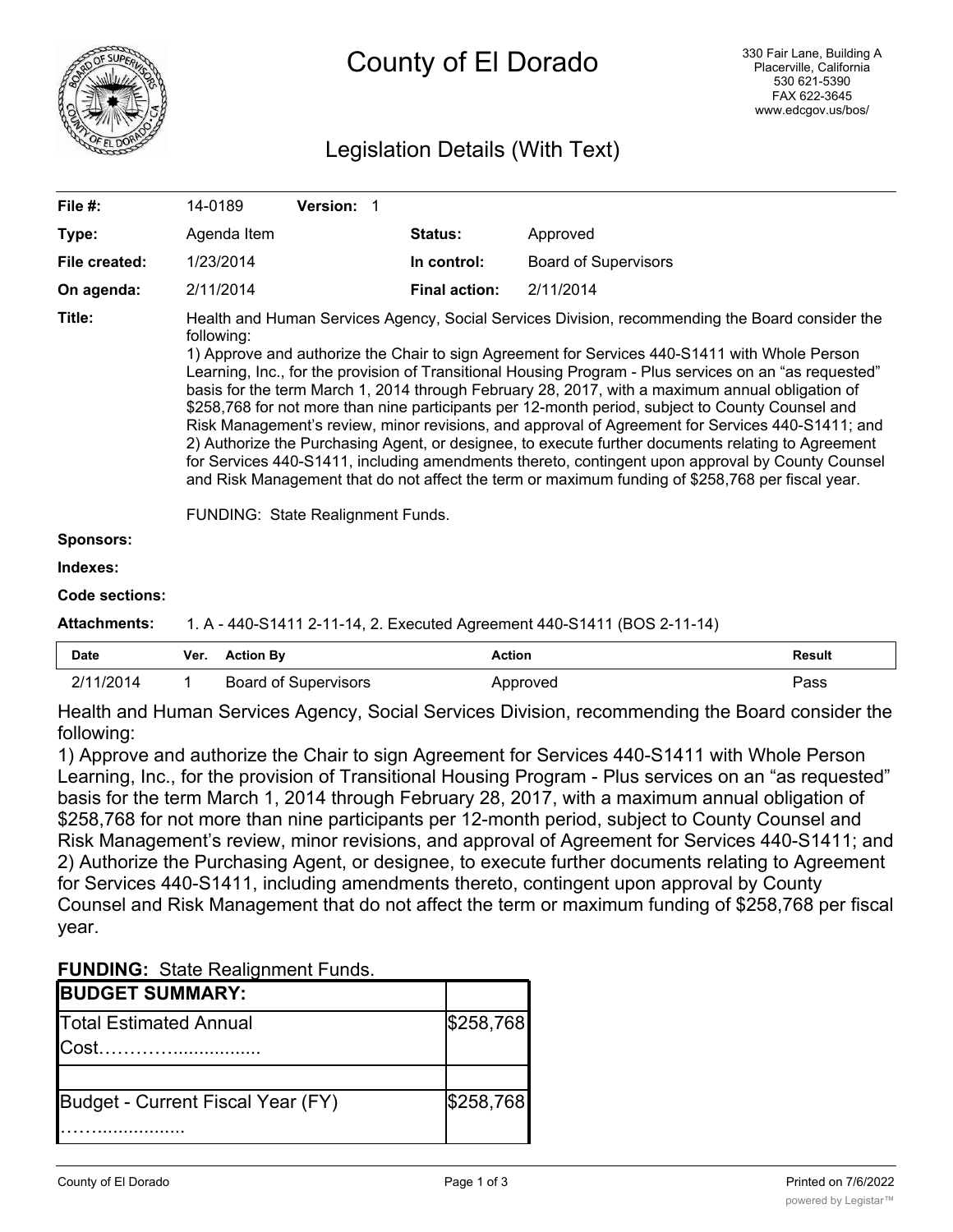#### **File #:** 14-0189, Version: 1 …….................

| Budget - Each Future Fiscal Year (FY)                  | \$258,768 |
|--------------------------------------------------------|-----------|
| <b>Total Funding</b><br>$\mathsf{A}\mathsf{v}$ ailable | \$258,768 |
|                                                        |           |
| Change To Net County<br>$IC$ ost                       | I\$C      |

#### **Fiscal Impact/Change to Net County Cost**

Pursuant to Welfare and Institutions Code 11403(a)(2) and Welfare and Institutions Code 15200, funding per participant shall not exceed seventy percent (70%) of the average foster care expenditures the County pays to group homes for foster youth, contingent upon the availability of the State Transitional Housing for Foster Youth Fund. There is no Net County Cost impact associated with this Agreement. Sufficient appropriations are included in the Fiscal Year 2013-14 budget and will be included in future County Budget Requests.

\$258,768

#### **Background**

Health and Human Services Agency (HHSA) has contracted with Whole Person Learning, Inc. since 2011 for the provision of Transitional Housing Program Plus (THP-Plus) services for certain emancipated foster youths and/or former dependents or wards of the juvenile court.

THP-Plus is a State program created in 2001 to provide affordable housing and supportive services to homeless former foster youth, ages 18 - 24 years old, to assist them in continuing their transition to independence. County of El Dorado Board of Supervisors approved the Department of Human Services THP-Plus plan on March 28, 2006, with an effective start date of July 1, 2006, as set by the State. Currently, fifty-three (53) counties, including County of El Dorado, have State-approved THP-Plus plans.

#### **Reason for Recommendation**

Welfare and Institutions Codes 11403.2 and 16522.2 provides for THP-Plus services. HHSA is responsible for the oversight of the administration of THP-Plus services. Approval of Agreement for Services 440-S1411 will permit the continued provision of THP-Plus services on an "as requested" basis and will assist emancipated foster youth and/or former dependents or wards of the juvenile court to develop life skills and work toward self-sufficiency. The maximum time for an emancipated foster youth to participate in the THP-Plus program is 24 cumulative months.

HHSA currently has clients utilizing Whole Person Learning, Inc.'s services and failure to approve this Agreement for Services would disrupt the progress of these clients, as well as diminish the County's ability to provide these services for clients in the future.

### **Clerk of the Board Follow Up Actions**

1. Clerk of the Board to obtain the Chair's signature on two (2) originals of Agreement for Services 440-S1411, subject to County Counsel and Risk Management's review, minor revisions, and approval of Agreement for Services.

2. The Clerk of the Board to forward one (1) fully executed original Agreement to HHSA Contracts Unit at Briw Road for further processing.